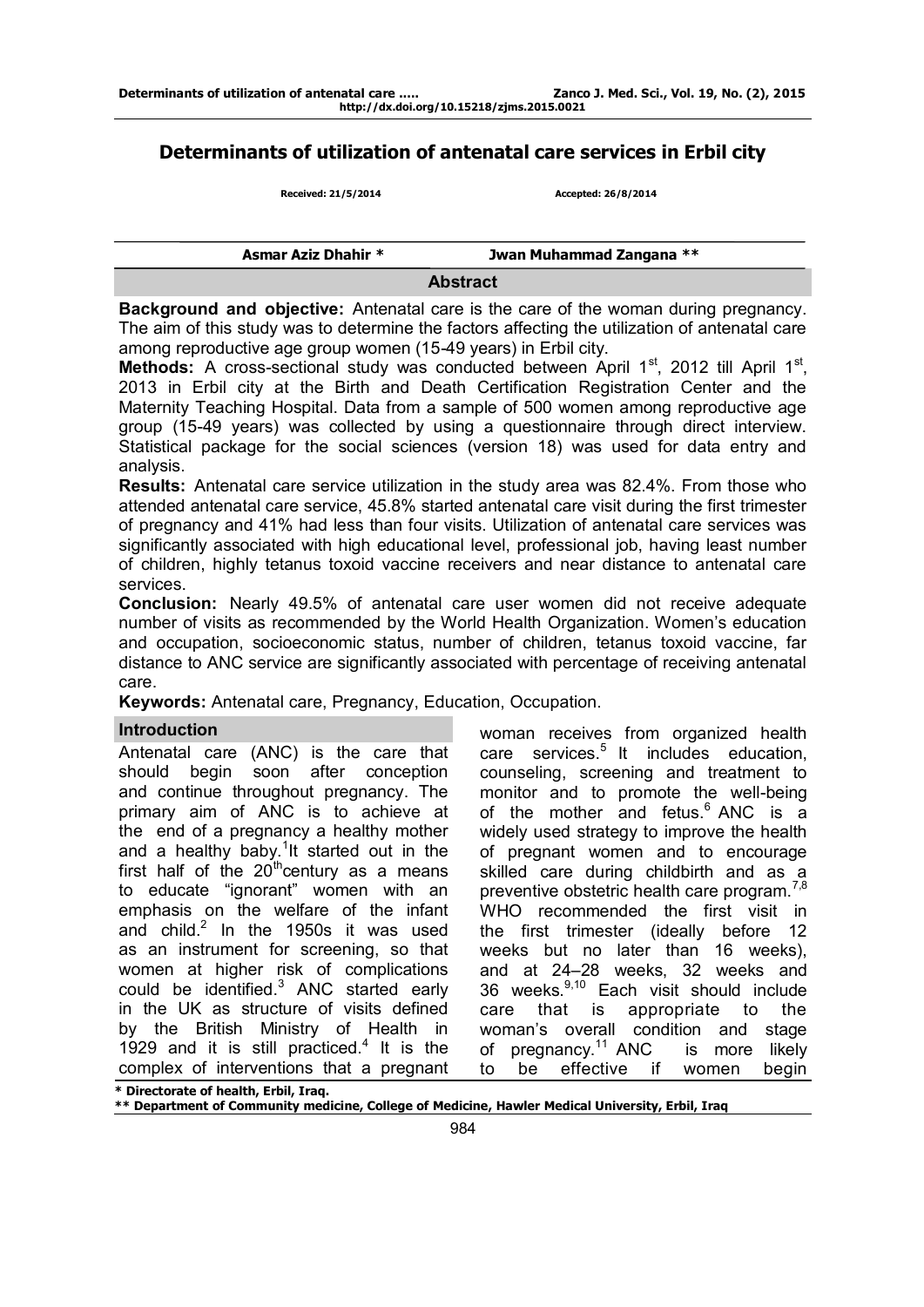| Determinants of utilization of antenatal care | Zanco J. Med. Sci., Vol. 19, No. (2), 2015 |
|-----------------------------------------------|--------------------------------------------|
| http://dx.doi.org/10.15218/zjms.2015.0021     |                                            |

receiving care in the first trimester of pregnancy and continue to receive care throughout pregnancy.<sup>12</sup> It is efficient for decreasing unfavorable pregnancy outcome incidence.<sup>13,14</sup> Women with poor ANC have a greater risk for adverse pregnancy outcome.<sup>15</sup> factors that effect on ANC utilization could be the variations in the implementation of maternal health care program as well as differences in availability and accessibility between the states, maternal education, husband's education, availability, cost, household income, women's employment and media exposure and it is higher in urban than rural area. 16-18 The predictors of the utilization of ANC services in most developing countries include socio-demographic factors, availability and access to the health facilities, the educational level of the women and their husbands, perceptions of women regarding ANC and their knowledge of the importance of ANC services.<sup>19,20</sup> In Erbil about half of pregnant women have no ANC during pregnancy and they only visit the obstetrician when they have a problem or complication.<sup>21</sup> Data available from DOH Erbil indicates that the ANC coverage rate was 45% in 2010. The aim of this study was to determine the factors affecting the utilization of ANC among reproductive age group women (15-49 years) in Erbil city.

## **Methods**

A descriptive cross-sectional study was carried out at two places; the Birth and Death Certification Registration Center and the Maternity Teaching Hospital in Erbil city. The study extended from April 1<sup>st</sup>, 2012 to April  $1<sup>st</sup>$ , 2013. A convenience type of sample was proposed to be 500. A closed-ended self administered questionnaire was designed by the researchers which included the following information: age, occupation, residency, education level of women and her husband, number of children, if the women receive ANC or not, reasons

for no ANC, number of visits, and the time of starting receiving ANC<br>through trimester of gestation and through trimester of socio-economic Status (SES), which was based on "eighteen score" criteria. Four scores were given to each woman and her husband education and two scores to crowding index. Crowing index was calculated by dividing the number of family members on the number of house rooms except kitchen and bathrooms.<sup>22</sup>Theindex was divided into three groups, less than 1.5, between 1.5 and 2.9, and equal to and more than three. Possession of car was given two scores, type of housing was given three scores, and monthly family income was given three scores. Finally the SES of the women's families were divided in to three main categories; low status (≤six scores), medium status (seven-to-twelve scores) and high status (thirteen-eighteen scores).<sup>23</sup> Information about accessibility to ANC services for all women who had or had not ANC was collected including the way of transportation to nearest ANC service, status of roads to nearest ANC service, cost of service, source of encouragement and source of information about ANC. The collected data were entered and analyzed using the statistical package for the social sciences (version 18). Analysis included two approaches of descriptive and analytic with calculation of frequencies, percentages, means, SD, Chi-square test of association and Fisher's exact test. A P value of ≤0.05 was considered as statistically significant.<sup>3</sup>

#### **Results**

Of 500 women, 412 (82.4%) had ANC and 88 (17.6%) did not receive ANC. Of 412 ANC user women, 55.6% had ANC in the first trimester, 42.47% in the second trimester and 1.94% in the third trimester. About 73.4% of women received tetanus toxoid vaccineas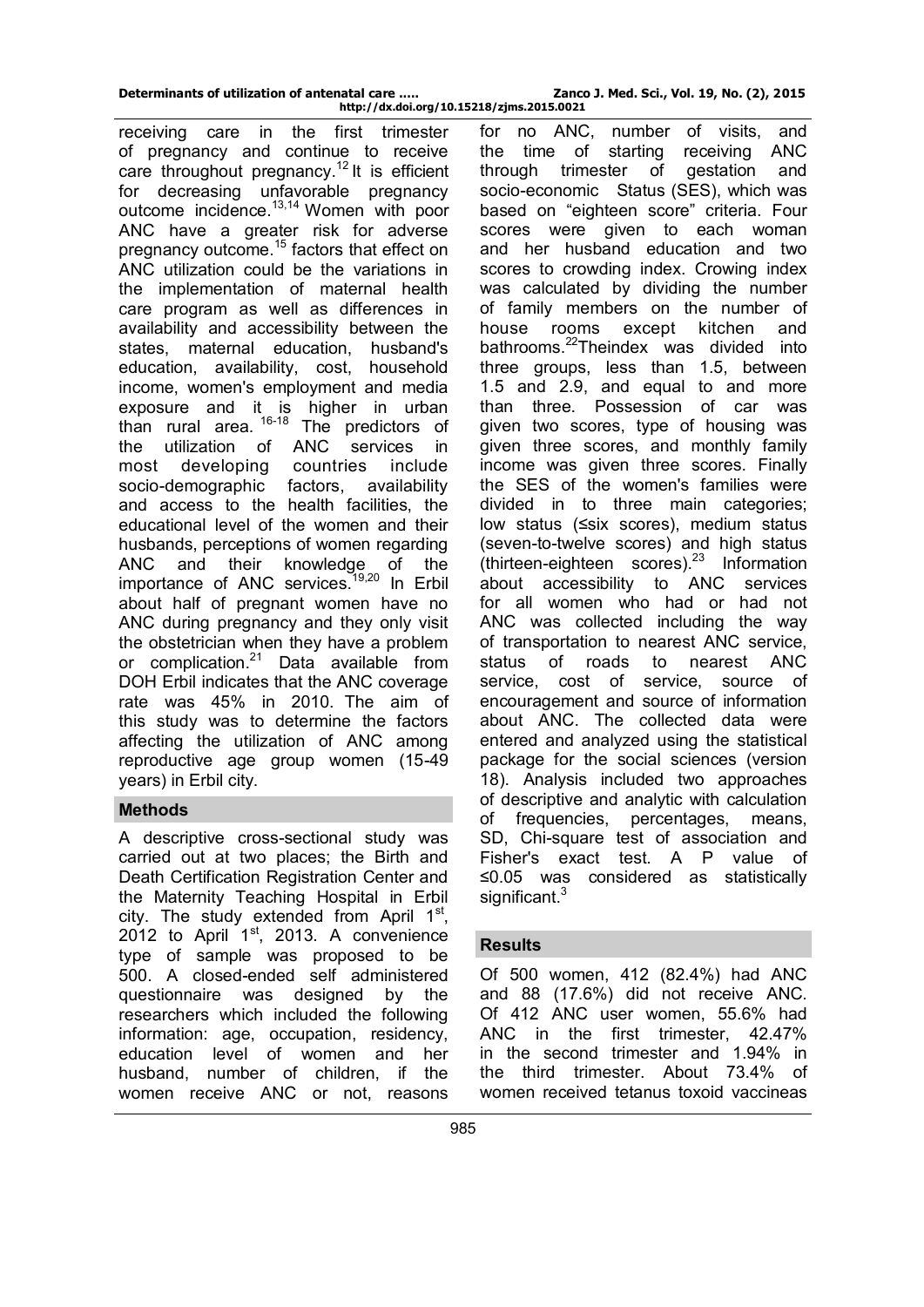| Determinants of utilization of antenatal care | Zanco J. Med. Sci., Vol. 19, No. (2), 2015 |
|-----------------------------------------------|--------------------------------------------|
| http://dx.doi.org/10.15218/zjms.2015.0021     |                                            |

shown in Table 1. About 40.8% of women had 1-3 visits to ANC, 29.6% had 4-6 visits and only 12% had ≥7 visits as shown in Table 2. There was a statistically significant association between occupation of women

and ANC visits (P<0.001), with 100% of women from professional occupation and non manual or semiskilled occupation had ANC as shown in Table 3.

|  | Table 1: Frequency distribution of ANC visit of the total sample. |
|--|-------------------------------------------------------------------|
|--|-------------------------------------------------------------------|

| <b>Variables</b>                           | No. | $\%$       |
|--------------------------------------------|-----|------------|
| ANC visit for previous pregnancy           |     |            |
| Yes                                        | 412 | 82.4       |
| No.                                        | 88  | 17.6       |
| Reason for no ANC (non users n=88)         |     | Out of 88  |
| Too busy                                   | 17  | 19.32      |
| Healthy, not necessary                     | 44  | 50         |
| Feel embarrassed                           | 5   | 5.68       |
| Live far away from ANC service             | 12  | 13.64      |
| Pregnancy is ordinary issue                | 10  | 11.36      |
| Time of 1st visit (total users $n = 412$ ) |     | Out of 412 |
| 1st trimester                              | 229 | 55.6       |
| 2nd trimester                              | 175 | 42.46      |
| 3rd trimester                              | 8   | 1.94       |
| <b>Receive TT vaccine</b>                  |     |            |
| Yes                                        | 367 | 73.4       |
| No.                                        | 133 | 26.6       |

### **Table 2:** Frequency distribution of number of visits of ANC.

| <b>Variables</b> | No. | $\%$ |
|------------------|-----|------|
| No visit         | 88  | 17.6 |
| 1-3 visits       | 204 | 40.8 |
| 4-6 visits       | 148 | 29.6 |
| $\geq 7$ visits  | 60  | 12   |
| Total            | 500 | 100  |

**Table 3:** Association of ANC visits with occupation of women.

| Occupation              | <b>ANC</b> received<br>Total=412 |      | <b>ANC not received</b><br>Total=88 |      | Total | p          |
|-------------------------|----------------------------------|------|-------------------------------------|------|-------|------------|
|                         | no.                              | %    | no.                                 | %    |       |            |
| Professional occupation | 29                               | 100  | 0                                   | 0    | 29    |            |
| Non manual or semi      | 33                               | 100  | 0                                   | 0    | 33    |            |
| skilled occupation      |                                  |      |                                     |      |       | $< 0.001*$ |
| <b>Students</b>         | 34                               | 94.4 | 2                                   | 5.6  | 36    |            |
| Housewives              | 316                              | 78.6 | 86                                  | 21.4 | 402   |            |
| *Fisher's exact test    |                                  |      |                                     |      |       |            |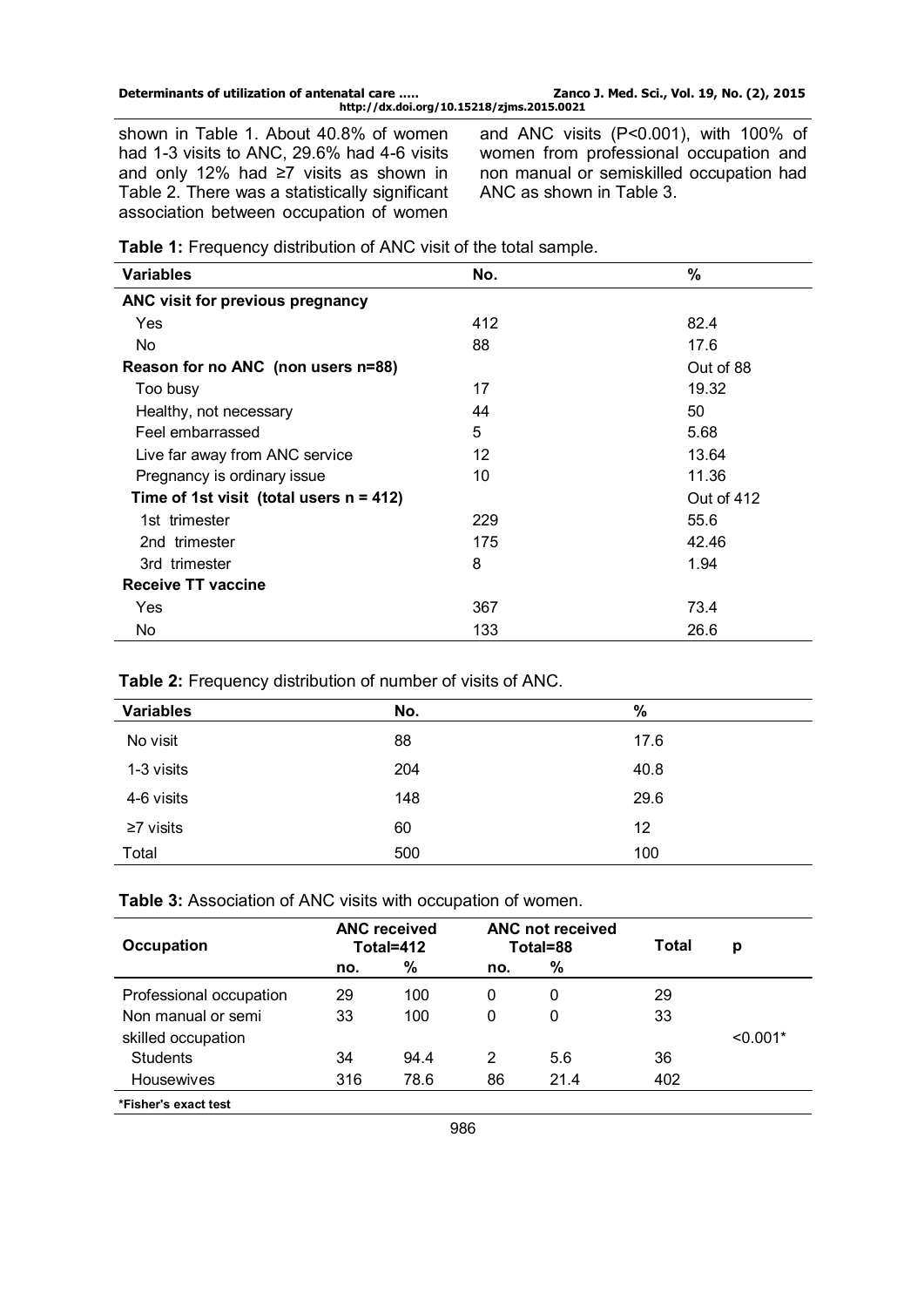| Determinants of utilization of antenatal care | Zanco J. Med. Sci., Vol. 19, No. (2), 2015 |
|-----------------------------------------------|--------------------------------------------|
| http://dx.doi.org/10.15218/zjms.2015.0021     |                                            |

There was a statistically significant association between the educational level of women and their husbands and ANC visits (P<0.001).The highest percentage (38.1%) of non receivers of ANC was among illiterate women and the highest percentage(100%)of ANC receivers was among higher education level women as shown in Table 4. There was a statistically significant association between SES of women's family and ANC visits (P value <0.001), with the high percentage (95.2%) of ANC receivers was among high SES as shown in Table 5.

| <b>Table 4:</b> Association of ANC visit with formal of education of women and her husband. |  |
|---------------------------------------------------------------------------------------------|--|
|---------------------------------------------------------------------------------------------|--|

|                                 |           | <b>ANC received</b> |          | ANC not received |              |        |         |
|---------------------------------|-----------|---------------------|----------|------------------|--------------|--------|---------|
| <b>Variable</b>                 | Total=412 |                     | Total=88 |                  | <b>Total</b> | $x^2$  | p       |
|                                 | No.       | %                   | No.      | $\%$             |              |        |         |
| <b>Year of formal education</b> |           |                     |          |                  |              |        |         |
| of women                        |           |                     |          |                  |              |        |         |
| Illiterate(0year)               | 86        | 61.9                | 53       | 38.1             | 139          |        |         |
| Primary(1-6years)               | 152       | 86.4                | 24       | 13.6             | 176          |        |         |
| Intermediate(7-9years)          | 51        | 87.9                | 7        | 13.6             | 58           | 63.341 | < 0.001 |
| Secondary (10-12 years)         | 42        | 91.3                | 4        | 8.7              | 46           |        |         |
| Higher(≥13years)                | 81        | 100                 | 0        | 0.0              | 81           |        |         |
| <b>Year of formal education</b> |           |                     |          |                  |              |        |         |
| of husband                      |           |                     |          |                  |              |        |         |
| Illiterate(0year)               | 50        | 67.6                | 24       | 32.4             | 74           |        |         |
| Primary (1-6years)              | 180       | 84.1                | 34       | 15.9             | 214          |        |         |
| Intermediate(7-9years)          | 47        | 72.3                | 18       | 27.7             | 65           | 34.927 | < 0.001 |
| Secondary (10-12 years)         | 40        | 78.4                | 11       | 21.6             | 51           |        |         |
| Higher( $\geq$ 13years)         | 95        | 99.0                | 1        | 1.0              | 96           |        |         |

**Table 5:** ANC visit with socioeconomic status (SES) of women' family.

| <b>Variable</b>   |     | <b>ANC Received</b><br>Total=412 | <b>ANC not received</b><br>Total=88 |      | <b>Total</b> | $x^2$ | P       |
|-------------------|-----|----------------------------------|-------------------------------------|------|--------------|-------|---------|
|                   | no. | %                                | no.                                 | %    |              |       |         |
| <b>Low SES</b>    | 57  | 66.3                             | 29                                  | 33.7 | 86           |       |         |
| <b>Medium SES</b> | 215 | 80.5                             | 52                                  | 19.5 | 267          | 32.7  | < 0.001 |
| <b>High SES</b>   | 140 | 95.2                             | 7                                   | 4.8  | 147          |       |         |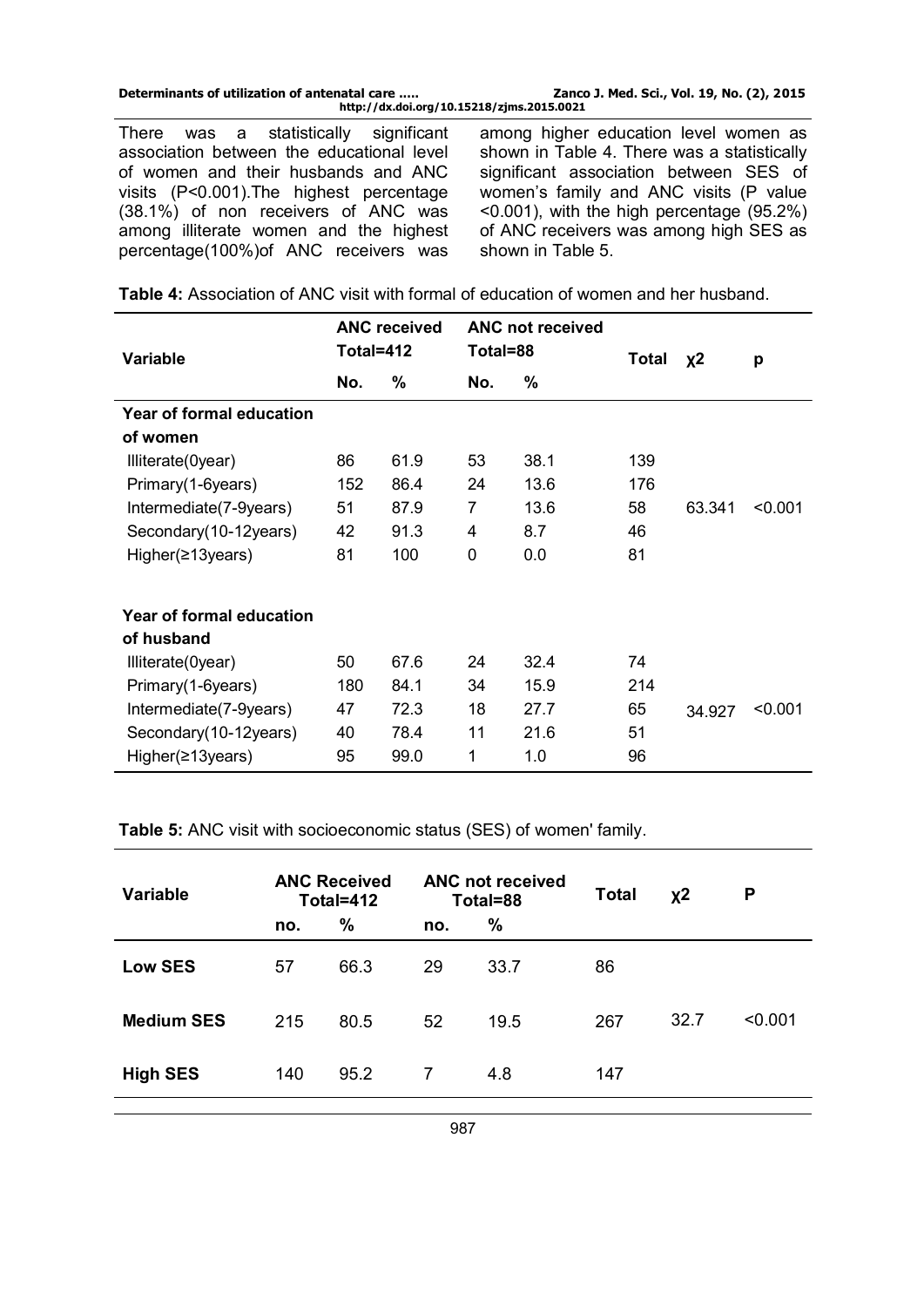| Determinants of utilization of antenatal care | Zanco J. Med. Sci., Vol. 19, No. (2), 2015 |
|-----------------------------------------------|--------------------------------------------|
| http://dx.doi.org/10.15218/zjms.2015.0021     |                                            |

There was statistically significant association between way of transportation and ANC visits (P<0.001). There was no statistically significant association between status of roads, source of encouragement and source of information and ANC visits (P =0.106, P=0.061 and P=0.904, respectively) as shown in Table 6.

### **Discussion**

ANC is a preventive obstetric health care program aimed at optimizing maternal fetal outcome through regular monitoring of pregnancy.<sup>24</sup>The percentage of ANC users among all women who participated in this study was 82.4%.Of 412 ANC users, 55.6% had their first visit to ANC in the first trimesters. This percentage is higher than that of another study from Divala<sup>25</sup> which revealed that 47% of women had their first visits at first trimester, but it is lower than that reported in Benghazi<sup>26</sup> which revealed 73% of women had their first visits at or before 16 weeks of gestation. In the current study,29.6% of women had 4-6 visits to ANC. This finding disagree with that of the Multiple Indicator Cluster Survey (MICS) survey which reported that 56% of mothers had more than 4 visits. $27$  This result is less than that reported in Diyala which revealed 37.5% of mothers had 4-6 visits to  $ANC.<sup>25</sup>$  The WHO recommends four ANC visits for women whose pregnancies are progressing normally, with the first visit in the first trimester (ideally before 12 weeks but no later than

**Table 6:** Association of ANC visit with accessibility to ANC services and social support.

| <b>Variable</b>                                            | <b>ANC received</b><br>$(no.=412)$    |                    | ANC not received<br>$(no.=88)$ |                    | <b>Total</b>             | p       |
|------------------------------------------------------------|---------------------------------------|--------------------|--------------------------------|--------------------|--------------------------|---------|
|                                                            | no.                                   | %                  | no.                            | $\%$               |                          |         |
| Way of transportation                                      |                                       |                    |                                |                    |                          |         |
| Car                                                        | 168                                   | 74.7               | 57                             | 25.3               | 225                      | < 0.001 |
| Feet                                                       | 244                                   | 88.7               | 31                             | 11.3               | 275                      |         |
| <b>Status of roads</b>                                     |                                       |                    |                                |                    |                          |         |
| Inconvenient                                               | 12                                    | 66.7               | 6                              | 33.3               | 18                       | 0.106   |
| convenient                                                 | 400                                   | 83                 | 82                             | 17                 | 482                      |         |
| Source of encouragement                                    |                                       |                    |                                |                    |                          |         |
| Friend                                                     | 136                                   | 79.5               | 35                             | 20.5               | 171                      |         |
| Husband                                                    | 33                                    | 94.9               | $\overline{2}$                 | 5.7                | 34                       | 0.061   |
| Mother                                                     | 56                                    | 90.3               | 6                              | 9.7                | 63                       |         |
| Health personnel                                           | 74                                    | 77.1               | 22                             | 22.9               | 96                       |         |
| Relatives                                                  | 133                                   | 83.1               | 23                             | 16.9               | 136                      |         |
| <b>Source of information</b><br>Health personnel<br>Friend | 389<br>13                             | 82.2<br>86.7       | 84<br>$\overline{2}$           | 17.8<br>13.3       | 473<br>15                | 0.904   |
| Mass media<br>Mother<br>Husband                            | 1<br>$\overline{7}$<br>$\overline{2}$ | 100<br>77.8<br>100 | 0<br>$\overline{2}$<br>0       | 0.0<br>22.2<br>0.0 | 1<br>9<br>$\overline{2}$ |         |
| *Fisher's exact test                                       |                                       |                    |                                |                    |                          |         |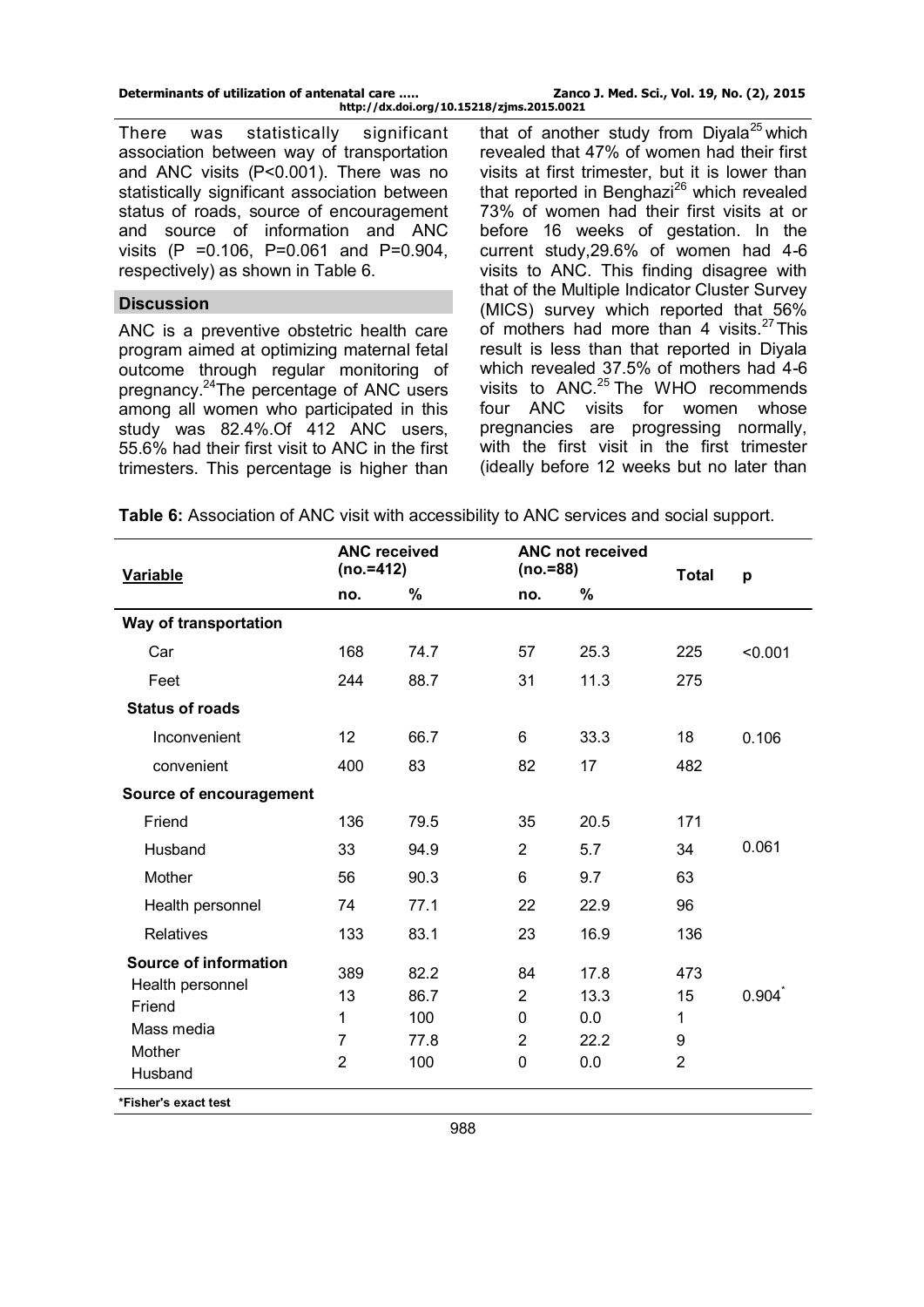| Determinants of utilization of antenatal care | Zanco J. Med. Sci., Vol. 19, No. (2), 2015 |  |  |  |
|-----------------------------------------------|--------------------------------------------|--|--|--|
| http://dx.doi.org/10.15218/zjms.2015.0021     |                                            |  |  |  |

16 weeks), and at 24–28 weeks, 32 weeks and 36 weeks.<sup>9,10</sup> Women's occupation was significantly associated with ANC visits which revealed 100% from each professional occupation and non manual or semiskilled occupation had ANC. This result also agrees with that reported in Diyala,25 and Vietnam.28 This finding may be attributed to improved autonomy of working women in making their decisions regarding the household as well as their own and children's health. This study revealed that there was no significant association between ANC utilization and maternal age. Women from age group of ≤17 years were more likely utilizing ANC service than women from age group 38 years and older which represented about 92% and 82%, respectively. This finding is consistent with the findings of a previous study conducted in an urban squatter settlement of Karachi.<sup>29</sup> Women's education is an important determinant factor of ANC utilization. In this study a significant association was found between level of education of women and ANC visit as 100% of women with (≥13) years of formal education and 91.3% of women with 10-12 years of formal education had ANC. This result was slightly higher than that reported in an urban squatter settlement of Karachi,29which revealed 85% of mothers with secondary level of education receive ANC, while its agrees with that reported in Diyala, $^{25}$  and in Vietnam.<sup>28</sup> Education enhances the female decision making power and develop confidence to take decision regarding their own health as well as their children health. Another explanation may be that as education increases the awareness overall also increase regarding health and health care utilization and uptake of health care at proper time from proper place. The current study revealed that the use of ANC was higher (92.2%) among women with a high SES. This finding was similar to those of previous studies done in Turkey, $31$  and Pakistan, $32$  which revealed that SES play a very important role in the utilization of

ANC services and in encouraging pregnant women who lived near to the ANC health center had the highest rate of ANC visits. The current study revealed 89% of women attend PHCC by walking to receive ANC. This finding was similar to the previous study done in Kenya. $33$ 

#### **Conclusion**

The utilization rate of ANC was 82.4%. Nearly 41% of women did not receive adequate number of visits as recommended by the World Health Organization. There was a significant association between receiving ANC and women's education, occupation, SES and distance to ANC.

#### **Conflicts of interest**

The authors report no conflicts of interest.

#### **References**

- 1. Park K. Park's textbook of preventive and social medicine. 18th ed. Jabalpur (India): social medicine. 18th ed. BanarsidasBhanot; 2005. P.355.
- 2. Oakley A. The captured womb. A history of the medical care of pregnant women. Oxford: Basil Blackwell; 1986.
- 3. Villar J, Bergsjo P. Scientific basis for the content of routine antenatal care. I. Philosophy, recent studies, and power to eliminate or alleviate adverse maternal outcomes. ActaObstetriciaetGynecologica Scandinavia 1997; 76:1-14.
- 4. Banta HD, Houd S, Suarez OE. Prenatal care: an introduction.Int J Technol1984; 1:783-9.
- 5. Banta D. What is the efficacy/effectiveness of antenatal care and the financial and organizational implications?. Copenhagen: WHO Regional Office for Europe (Health Evidence Network report)2008.
- 6. Health Evidence Network, What is the effectiveness of antenatal care? (Supplement). Copenhagen: WHO Regional Office for Europe (Health Evidence Network report) WHO 2005.
- 7. WHO. Maternal, child and reproductive health strategy in Iraq. Cairo: WHO; 2005-2008.
- 8. Both CV, FleBa S, Makuwani A, Mpembeni R, Jahn A. How much time do health services spend on antenatal care? Implication for the introduction of the focused antenatal care model in Tanzania.BMC Pregnancy Childbirth 2006; 6: 22-35.
- 9. [Villar J,](http://www.ncbi.nlm.nih.gov/pubmed?term=Villar%20J%5BAuthor%5D&cauthor=true&cauthor_uid=11687086) [Carroli G,](http://www.ncbi.nlm.nih.gov/pubmed?term=Carroli%20G%5BAuthor%5D&cauthor=true&cauthor_uid=11687086) [Khan-Neelofur D,](http://www.ncbi.nlm.nih.gov/pubmed?term=Khan-Neelofur%20D%5BAuthor%5D&cauthor=true&cauthor_uid=11687086)  [Piaggio G,](http://www.ncbi.nlm.nih.gov/pubmed?term=Piaggio%20G%5BAuthor%5D&cauthor=true&cauthor_uid=11687086) [Gülmezoglu M.](http://www.ncbi.nlm.nih.gov/pubmed?term=G%C3%BClmezoglu%20M%5BAuthor%5D&cauthor=true&cauthor_uid=11687086) Patterns of routine antenatal care for low-risk pregnancy. Cochrane Database Syst Rev 2001(4):56.